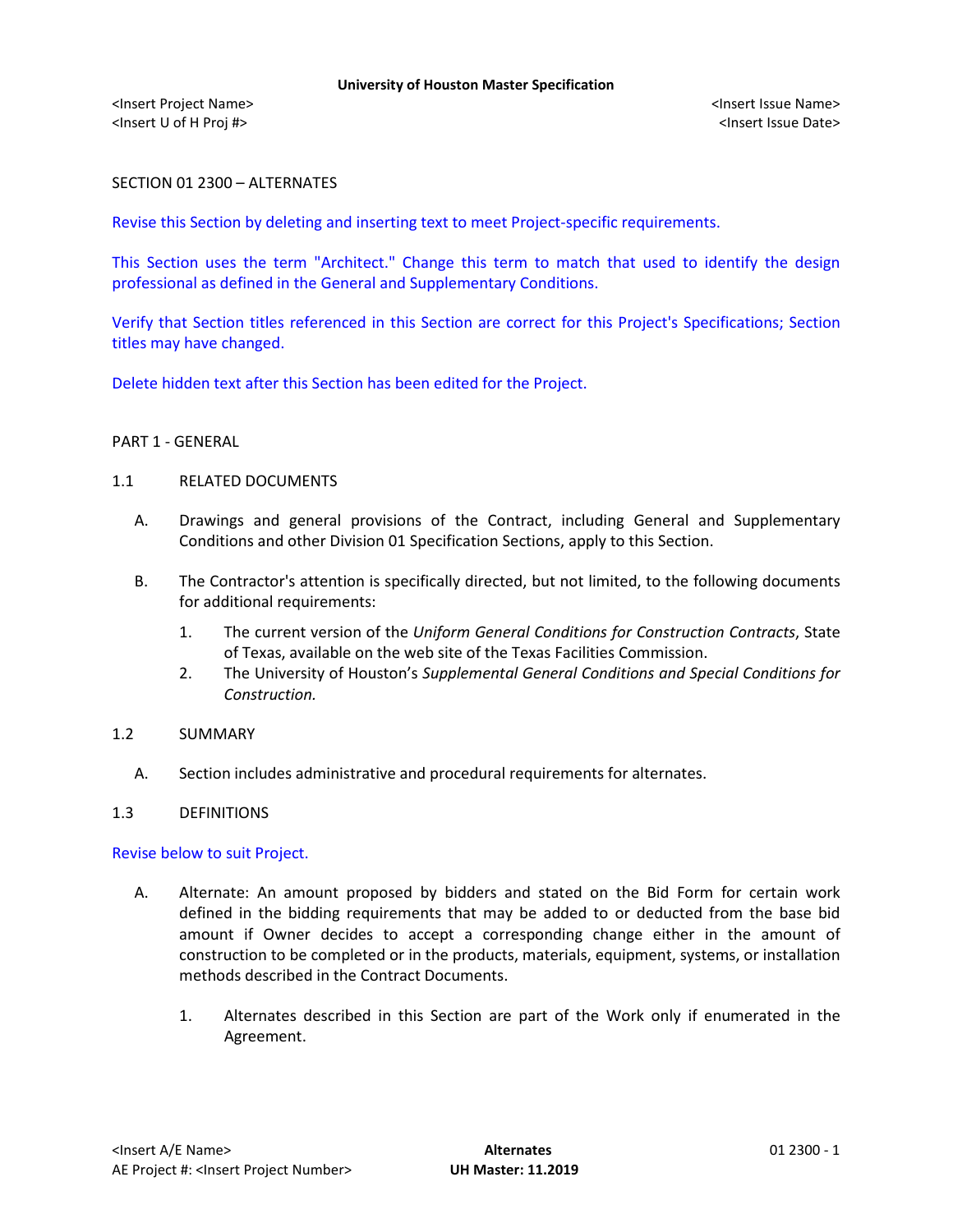#### **University of Houston Master Specification**

<Insert Project Name> <Insert Issue Name> <Insert U of H Proj #> <Insert Issue Date>

2. The cost or credit for each alternate is the net addition to or deduction from the Contract Sum to incorporate alternate into the Work. No other adjustments are made to the Contract Sum.

## 1.4 PROCEDURES

Ensure that the Bid Form clearly states that costs listed for each alternate include costs of related coordination, revision, or adjustment. If not clearly stated, revise "Coordination" Paragraph below by stating this requirement.

- A. Coordination: Revise or adjust affected adjacent work as necessary to completely integrate work of the alternate into Project.
	- 1. Include as part of each alternate, miscellaneous devices, accessory objects, and similar items incidental to or required for a complete installation whether or not indicated as part of alternate.

Retain "Notification" Paragraph below for most projects. Failure to require notification could create problems later.

- B. Notification: Immediately following award of the Contract, each party involved shall be notified in writing of the status of each alternate, in particular whether alternates have been accepted, rejected, or deferred for later consideration. Notification shall include a complete description of negotiated revisions to alternates.
- C. Execute accepted alternates under the same conditions as other work of the Contract.
- D. Schedule: A schedule of alternates is included at the end of this Section. Specification Sections referenced in schedule contain requirements for materials necessary to achieve the work described under each alternate.

PART 2 - PRODUCTS (Not Used)

# PART 3 - EXECUTION

## 3.1 SCHEDULE OF ALTERNATES

Copy and re-edit "Alternate No. (Insert number)" Paragraph below for each alternate required for Project. See samples of alternate descriptions in the Evaluations. Revise below when additional clarification of base bid and alternate conditions will assist bidders and Contractor in understanding scope of each.

A. Alternate No. <**Insert number**>: <**Insert title of alternate**>.